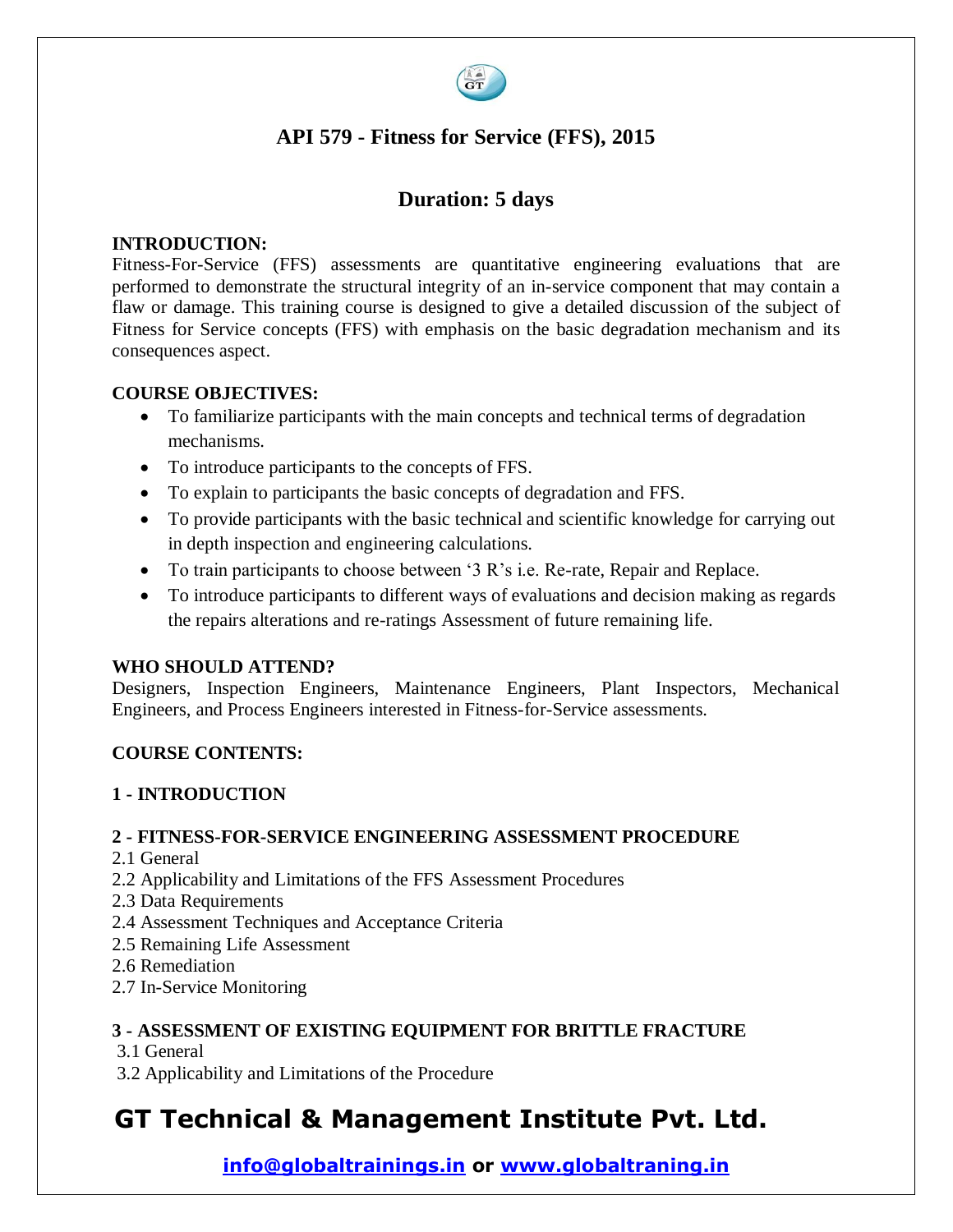

- 3.3 Data Requirements
- 3.4 Assessment Techniques and Acceptance Criteria
- 3.5 Remaining Life Assessment Acceptability for Continued Service
- 3.6 Remediation
- 3.7 In-Service Monitoring

#### **4 - ASSESSMENT OF GENERAL METAL LOSS**

- 4.1 General
- 4.2 Applicability and Limitations of the Procedure
- 4.3 Data Requirements
- 4.4 Assessment Techniques and Acceptance Criteria
- 4.5 Remaining Life Assessment
- 4.6 Remediation
- 4.7 In–Service Monitoring

#### **5 – ASSESSMENT OF LOCAL METAL LOSS**

- 5.1 General
- 5.2 Applicability and Limitations of the Procedure
- 5.3 Data Requirements
- 5.4 Assessment Techniques and Acceptance Criteria
- 5.5 Remaining Life Assessment
- 5.6 Remediation
- 5.7 In-Service monitoring

#### **6 - ASSESSMENT OF PITTING CORROSION**

- 6.1 General
- 6.2 Applicability and Limitations of the Procedure
- 6.3 Data Requirements
- 6.4 Assessment Techniques and Acceptance Criteria
- 6.5 Remaining Life Assessment
- 6.6 Remediation
- 6.7 In Service Monitoring

#### **7 - ASSESSMENT OF HYDROGEN BLISTERS AND HYDROGEN DAMAGE ASSOCIATED WITH HIC AND SOHIC**

- 7.1 General
- 7.2 Applicability and Limitations of the Procedure
- 7.3 Data Requirements
- 7.4 Assessment Techniques and Acceptance Criteria
- 7.5 Remaining Life Assessment
- 7.6 Remediation
- 7.7 In-Service Monitoring

# **8 - ASSESSMENT OF WELD MISALIGNMENT AND SHELL DISTORTIONS**

- 8.1 General
- 8.2 Applicability and Limitations of the Procedure

# **GT Technical & Management Institute Pvt. Ltd.**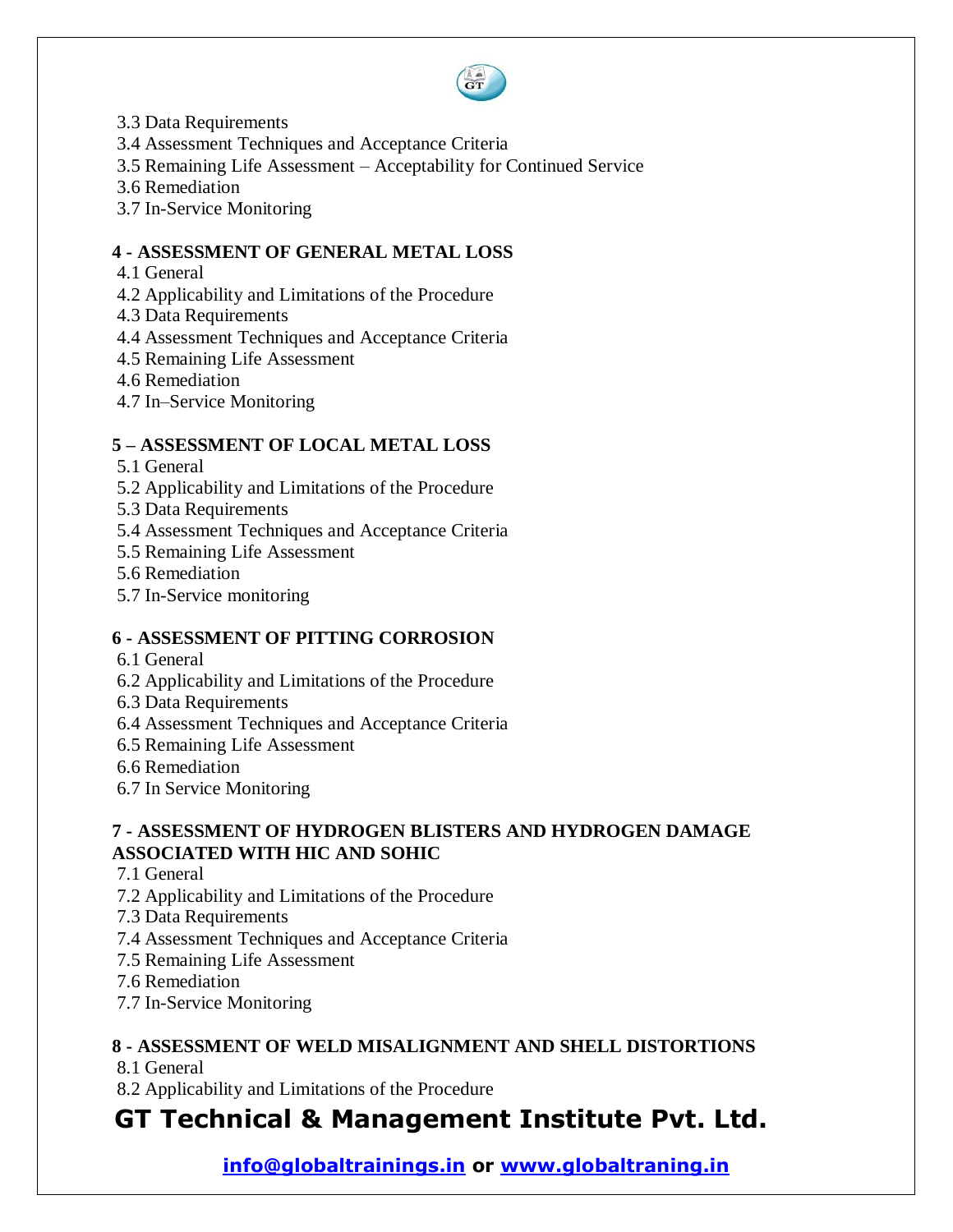

- 8.3 Data Requirements
- 8.4 Evaluation Techniques and Acceptance Criteria
- 8.5 Remaining Life Assessment
- 8.6 Remediation
- 8.7 In-Service Monitoring

# **9 - ASSESSMENT OF CRACK-LIKE FLAWS**

- 9.1 General
- 9.2 Applicability and Limitations of the Procedure
- 9.3 Data Requirements
- 9.4 Assessment Techniques and Acceptance Criteria
- 9.5 Remaining Life Assessment
- 9.6 Remediation
- 9.7 In-Service Monitoring

#### **10- ASSESSMENT OF COMPONENTS OPERATING IN THE CREEP RANGE**

- 10.1 General
- 10.2 Applicability and Limitations of the Procedure
- 10.3 Data Requirements
- 10.4 Assessment Techniques and Acceptance Criteria
- 10.5 Remaining Life Assessment
- 10.6 Remediation
- 10.7 In Service Monitoring

# **11 - ASSESSMENT OF FIRE DAMAGE**

- 11.1 General
- 11.2 Applicability and Limitations of the Procedure
- 11.3 Data Requirements
- 11.4 Assessment Techniques and Acceptance Criteria
- 11.5 Remaining Life Assessment
- 11.6 Remediation
- 11.7 In-Service Monitoring

# **12 - ASSESSMENT OF DENTS, GOUGES, AND DENT-GOUGE COMBINATIONS**

- 12.1 General
- 12.2 Applicability and Limitations of the Procedure
- 12.3 Data Requirements
- 12.4 Assessment Techniques and Acceptance Criteria
- 12.5 Remaining Life Assessment
- 12.6 Remediation
- 12.7 In-Service monitoring

# **13 - ASSESSMENT OF LAMINATIONS**

- 13.1 General
- 13.2 Applicability and Limitations of the Procedure
- 13.3 Data Requirements

# **GT Technical & Management Institute Pvt. Ltd.**